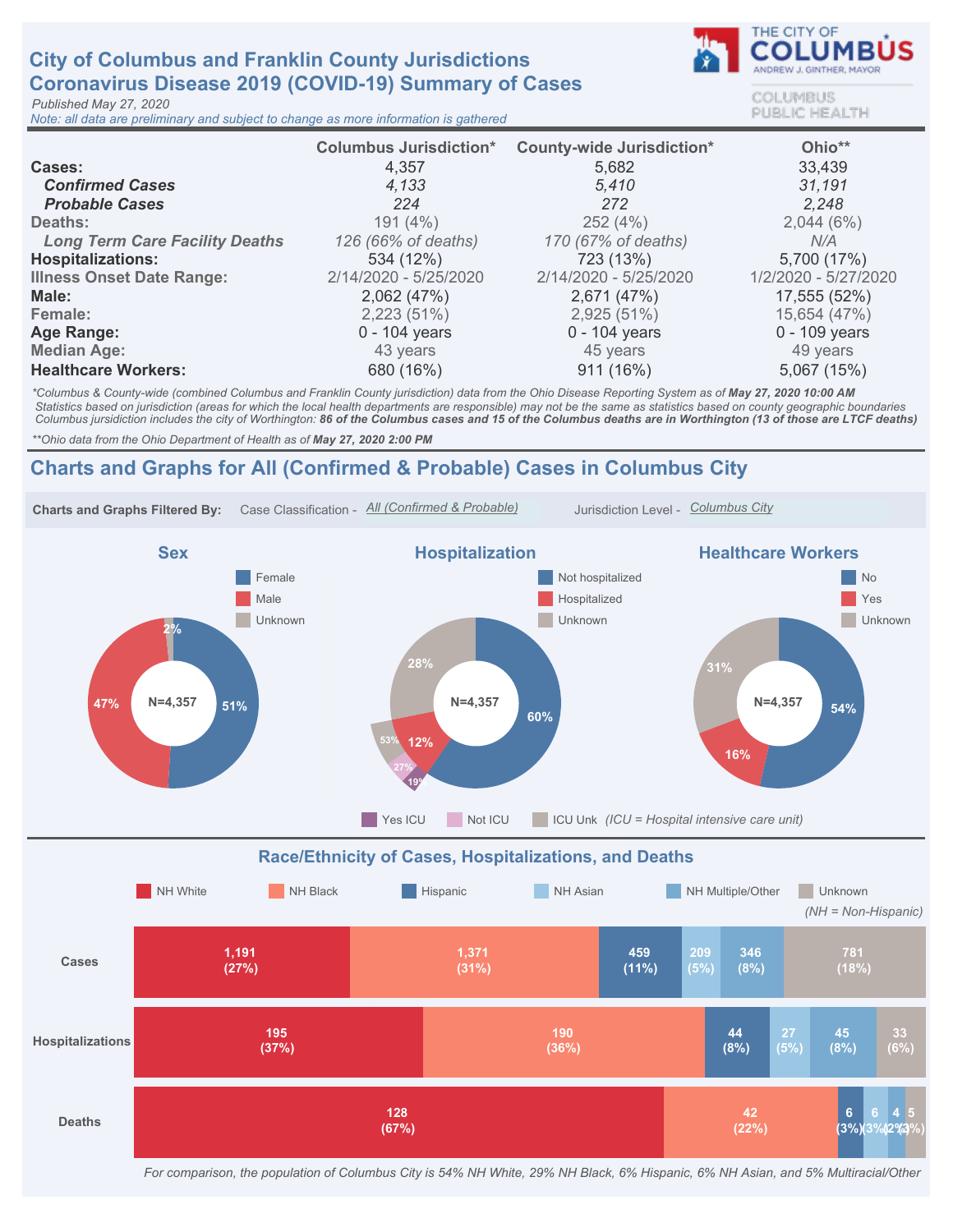## **City of Columbus and Franklin County Jurisdictions** Coronavirus Disease 2019 (COVID-19) Summary of Cases

(page2) PublishedMay27,2020

Note: all data are preliminary and subject to change as more information is gathered

Charts and Graphs Filtered By: Case Classification - All (Confirmed & Probable) Jurisdiction Level - Columbus City

#### Age of All (Confirmed & Probable) Cases in Columbus City (N=4,356\*)



#### Epi Curve: All (Confirmed & Probable) Cases in Columbus City by Onset Date (N=2,932\*\*)



#### Newly-Reported All (Confirmed & Probable) Cases in Columbus City (N=4,338\*\*\*)



\*\*\*Includes cases reported through yesterday - today's cases not shown due to incompleteness Note: As of 4/8/2020, probable cases of COVID-19 are reportable in addition to confirmed cases